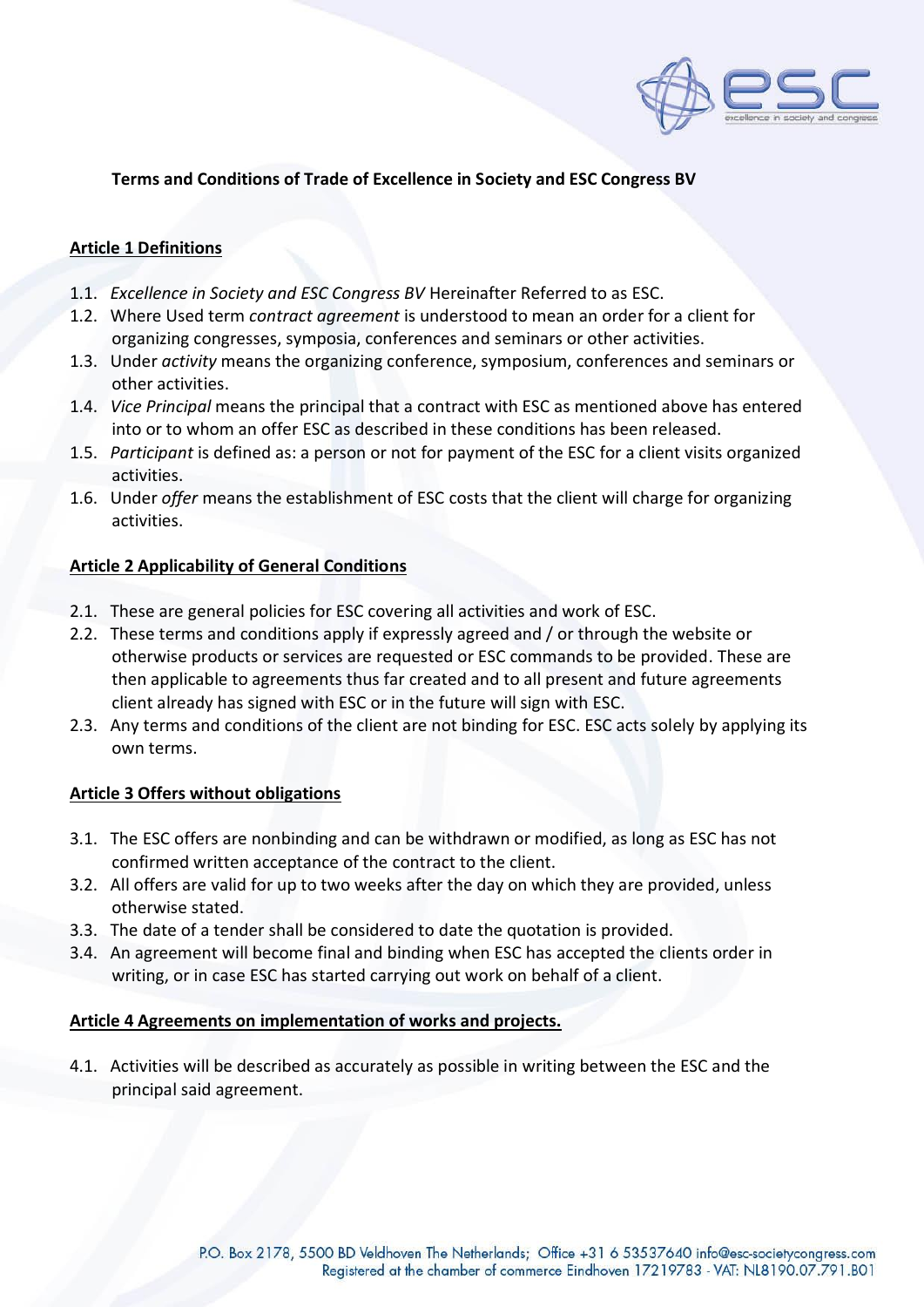

- 4.2. During the implementation period, communications will take place on the progress and implementation of the agreed work.
- 4.3. The execution of tasks placed with others by ESC bind the principal and not ESC and are the risk and at the expense of the client.
- 4.4. ESC to its client must make all and reasonable efforts to implement the agreed activities. In which case ESC cannot be held responsible of not meeting its obligations to the client.

## **Article 5 Limitation of liability**

- 5.1. The following expenses and risks are the responsibility of the client and not of ESC:
	- A. responsibility for the financial outcome of the activity;
	- B. Responsibility for the safety of participants of the activity;
	- C. liabilities to third parties.
- 5.2. Insofar as ESC for any reason whatsoever it might be liable to the principal, then for the compensation payable a percentage of the amount equal to the fixed fee agreement with client.

Not included are:

- A. 10% commission on all introduction of sponsorship and exhibition are;
- B. Participants registration fees;
- C. Overhead;
- D. Travel and subsistence;
- E. VAT.

## **Article 6 Activities outside the scope of works agreed**

- 6.1. Those activities not covered by the agreement will be charged separately and the client is obliged to pay related charges.
- 6.2. ESC, in case of written acceptance of the orders of the client, will take responsibility for the performance of work by ESC. In case of absence of a written contract and work is being done by ESC, ESC will be charging those activities separately and the client is obliged to pay it.

## **Article 7 Intellectual Property Rights**

7.1. All by or on behalf of ESC-made materials and designs, including documents created or prepared in connection with the execution of work for the client, remain the intellectual property of ESC.

### **Article 8 Indemnification**

8.1. The client indemnifies ESC against third party claims, arising from the use of information, through whatever medium those provided by the client to ESC.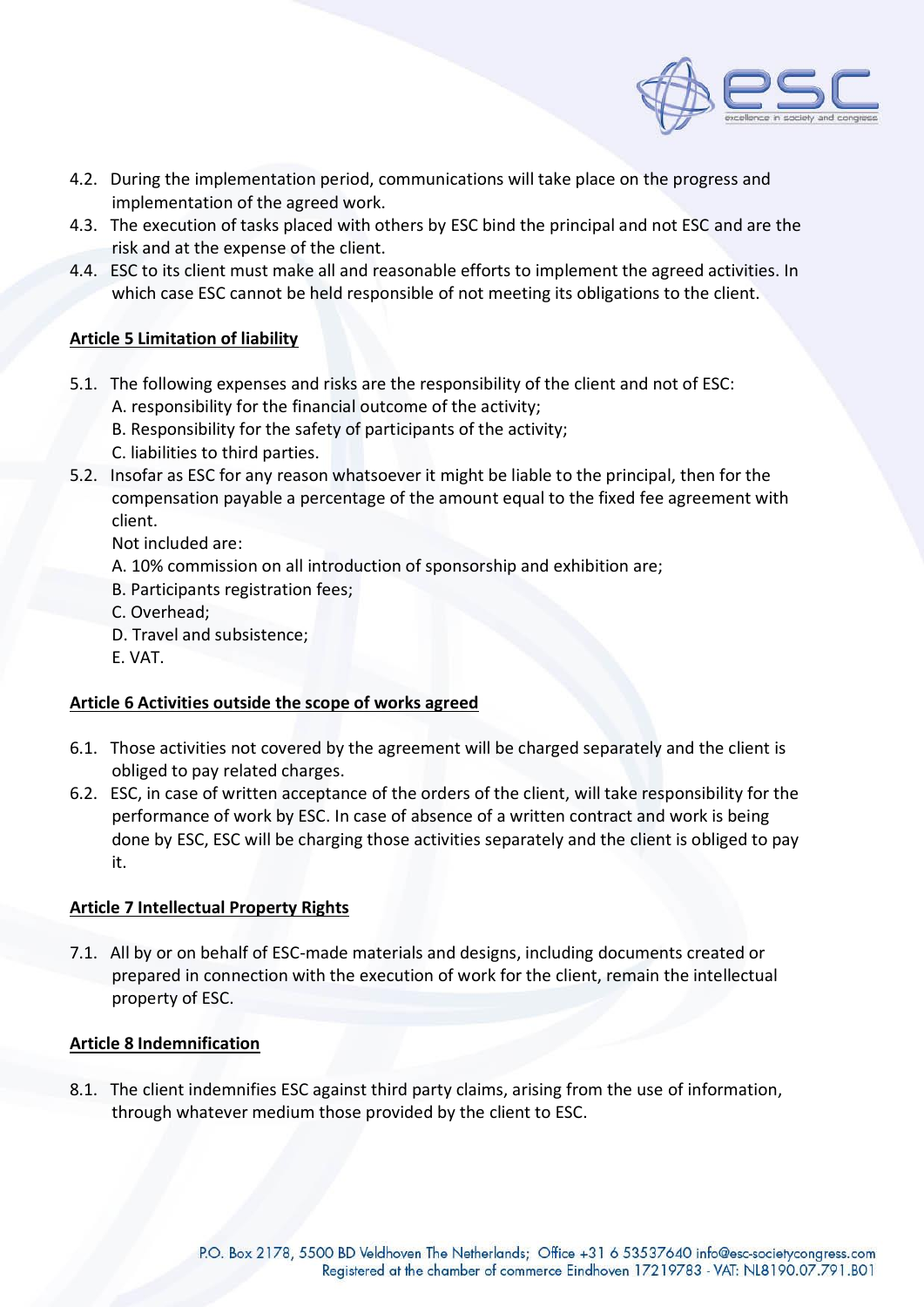

- 8.2. Any tax decisions by a tax inspector serving an activity organized by ESC for the client are always at the expense and risk of the client.
- 8.3. The Client shall indemnify ESC against any tax resulting from an invalid sequence of tax legislation / ruling by the client.

## **Article 9 Payment Rules**

- 9.1. The total amount owed by the client is to be agreed and invoiced accordingly to a mutual satisfactory schedule of payments.
- 9.2. The invoices must be paid in full, within 10 days after the invoice date.
- 9.3. If payment of the invoice has not been received within 14 days after the invoice date by ESC, the client / participant is liable without further notice of default and is required to pay the additional statutory interest.
- 9.4. The client is obliged to assure to be in a sound financial position for all amounts payable to ESC.
- 9.5. ESC has the power to suspend work until paid or secured, without prejudice to its rights to cancel the agreement.
- 9.6. For late payment client is liable a 10% collection fee of the amount outstanding and all the agreed payments are immediately due and payable.
- 9.7. After receiving an agreement and signing/confirmation of contract-work order, the ESC is authorized to change or amend any of the agreed amounts in case of:

- 12 months after the conclusion of the agreement, the CBS-year consumer price index for the total population change over the time the contract is issued;

- After contract signing the costs charged by third parties should change;
- After contract signing government levies should change.
- 9.8. ESC is empowered to make commission arrangements with third parties without the client being able to assert a claim.
- 9.9. For work being done on Saturday, the hourly rates apply plus a surcharge of 25%. Same applies for Sundays and public holidays where a surcharge of 50% will be added.

### **Article 10 Complaints**

- 10.1. Complaints by client about the quality of the work are only accepted when in writing within 14 days after completion of the ESC organized activity for the client.
- 10.2. If complaints have not been made as per the period stated in article 10.1 Then client cannot subsequently after the completion of tasks complain of failure by ESC in the implementation of the agreement or its work done.

### **Article 11 Cancellation**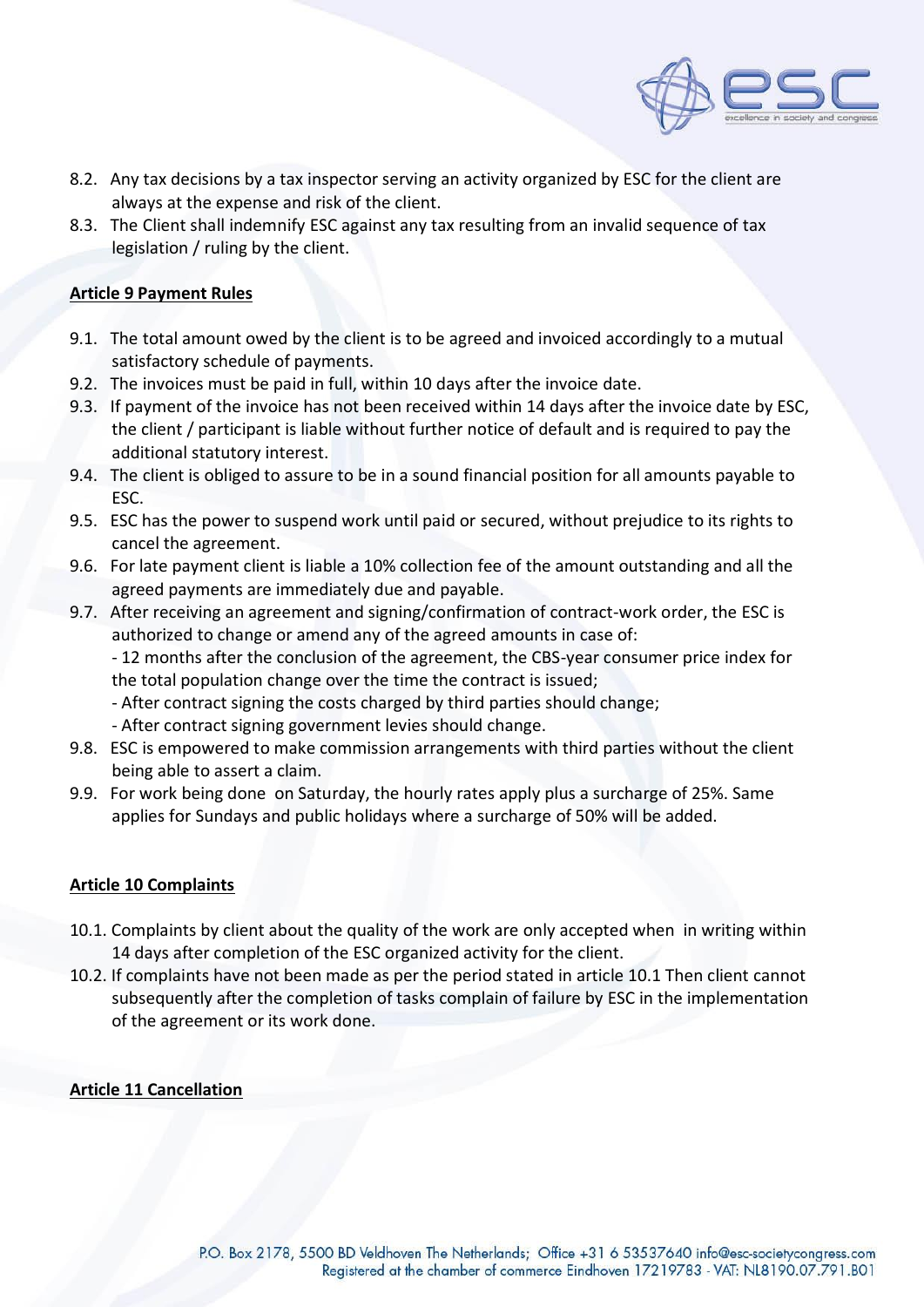

- 11.1. If cancelled by the client, all work done and the future costs as per the agreed scope of works the client will be charged in full.
- 11.2. When the cancellation is made at least 1 year before the organizing activity will take place, then the client is required to pay the total agreed amount, less the costs of third parties which do not need to be made.
- 11.3 Cancellation by participants does not reduce the fee payable by the client.
- 11.4. Client may not cancel an order issued unless justified by law or otherwise agreed in writing.

## **Article 12 Termination Agreement**

- 12.1. If the client fails to timely pay accounts of, or fulfill other obligations to ESC, ESC is, after a notice period of 14 days, empowered to dissolve the agreement, notwithstanding the right of ESC to claim full payment of agreed services, reimbursement of expenses and to claim damages and interest.
- 12.2. ESC has same power, but without prior notice, if Client has:
	- A. to suspend trading due to insolvency;
	- B. been declared to be in a state of bankruptcy;
	- C. gone into liquidation or if levied against the client;
	- D. indicated the client is unable to meet his, her or its financial obligations;

E. the client's company has changed hands to another owner or legal entity, or involving a legal separation or merger.

F. is a natural person, who has been given the opportunity to settle all debts according to Dutch and or any other law in order to avoid status of bankruptcy.

### **Article 13 Force majeure**

- 13.1. Force majeure includes any circumstance beyond the control of ESC, which fulfillment of the contract by ESC permanently or temporarily prevented. This is including but not limited to: war, threat of war, civil war, riots, strikes, lockouts, transport problems, power failures, telephone failures, computer failures, floods and other natural disasters and other serious disruptions in the company of ESC or its suppliers.
- 13.2. ESC is not obliged to fulfill any obligation if there is force majeure. In case, due to force majeure, ESC is unable to fulfill the contract, the client is obliged to pay ESC for work performed at that time to.

 The cost of changing timing and/ or location of ESC activities for the client beyond the client and ESC power due to Force majeur will be charged extra work and as such will be paid by the client.

### **Article 14 Disputes and applicable law**

14.1. All offers, agreements and implementation, as well as all activities of ESC are subject only to Dutch law.